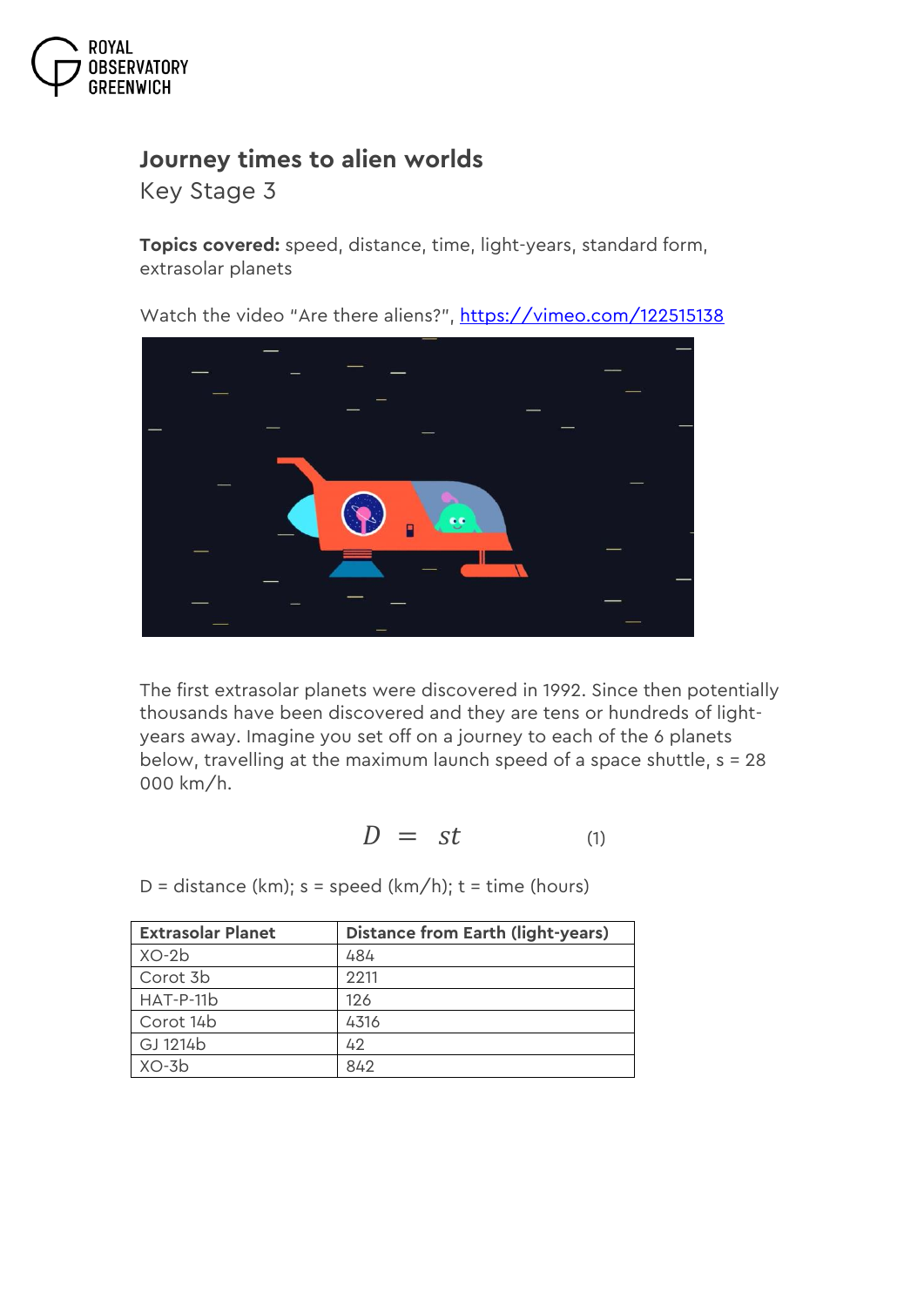- 1. Convert the distance to each planet into kilometres. 1 light-year is the distance that light travels in a year =  $9.5 \times 10^{12}$  km. So 2 light-years = 2 x  $(9.5 \times 10^{12} \text{ km}) = 1.9 \times 10^{13} \text{ km}$ .
- 2. Calculate the journey time to each of the 6 planets using equation 1. Rearrange equation 1 to make t the subject of the equation. Convert your journey times from hours to years.
- 3. If hypothetical aliens from each of those planets landed in Greenwich Park today, how long ago would they have had to set off? Use your answers from question 2 and write the name of the planet in the correct period in the diagram below.